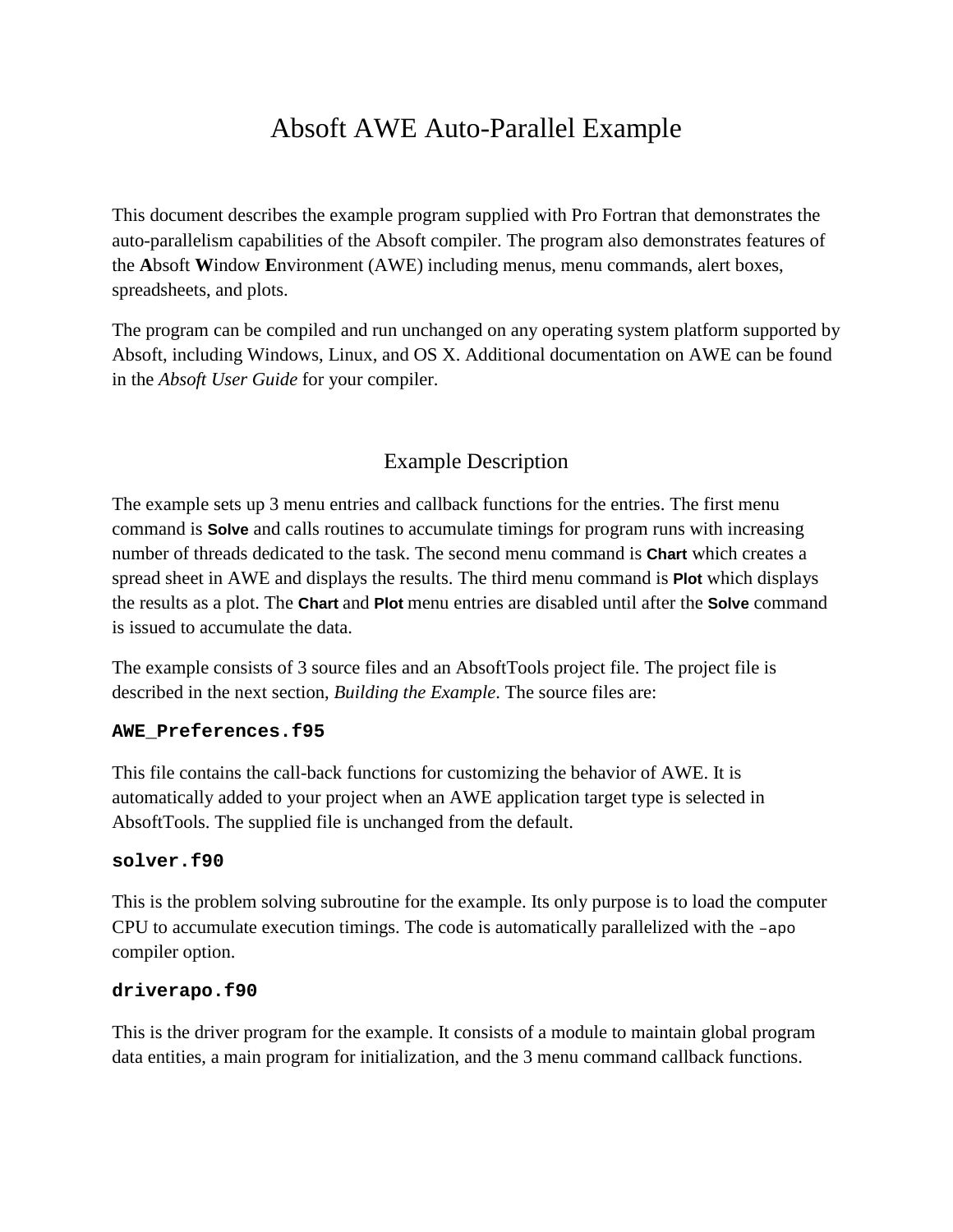## Building the Example

To build the example, first start AbsoftTools. Select **Open Project** from the AbsoftTools **Project** menu and browse to the "examples" directory in the main Absoft directory on your computer. Open the directory named "AWE\_APO\_Example" and then open the project file named "AWE\_SmpAutoParallel64.atools". Your AbsoftTools window will now look similar to this:



From the **Build** menu, select **Build** or click on the hammer icon. The application will be ready to run when the Build completed message is displayed in the **Build** pane in the bottom half of the AbsoftTools window.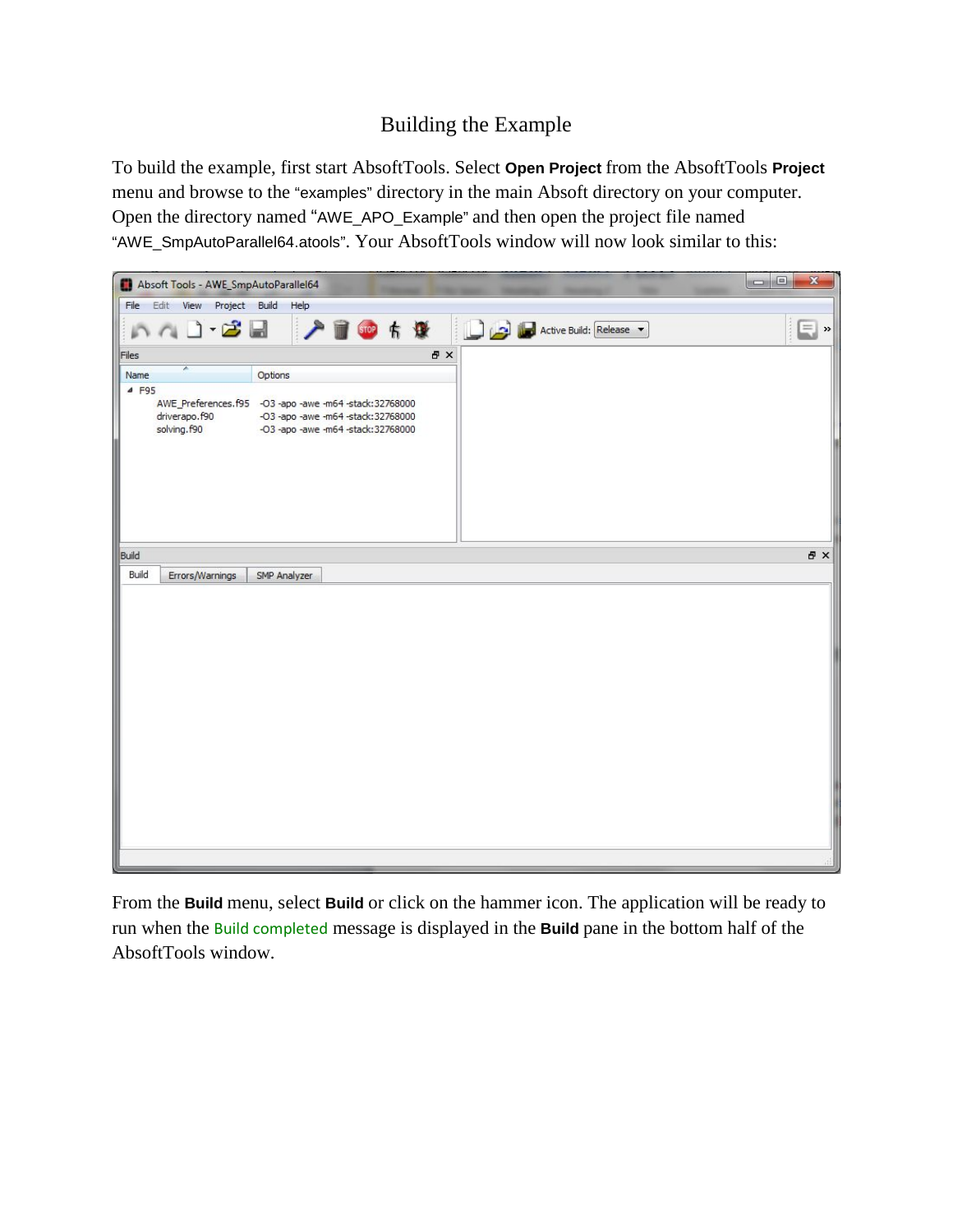## Running the Example

To run the example, select **Execute** from the AbsoftTools **Build** menu or click on the running man icon. An AWE window will open and the following text will be displayed in the text window:

The number of available threads is 12 Choose Solve from the APO menu to solve the problem for 1 - 12 threads

**Note:** the number of threads will vary depending on your specific hardware configuration.

From the **APO** menu, select **Solve** to calculate the timings for increasing numbers of threads dedicated to the calculation. When the calculations are complete, the AWE window will look similar to this:

| apo.exe                                                                                                                                                                      |  |
|------------------------------------------------------------------------------------------------------------------------------------------------------------------------------|--|
| File Edit Window APO                                                                                                                                                         |  |
| $\begin{array}{ c c c c c }\hline \multicolumn{1}{ c }{\mathbf{C}} & \multicolumn{1}{ c }{\mathbf{X}}\hline \end{array}$<br>apo.exe<br>The number of available threads is 12 |  |
| Choose Solve from the APO menu to solve the problem for 1 - 12 threads<br>### Using 1 threads to solve the problem ###                                                       |  |
| ### Using 2 threads to solve the problem ###<br>### Using 3 threads to solve the problem ###                                                                                 |  |
| ### Using 4 threads to solve the problem ###<br>### Using 5 threads to solve the problem ###                                                                                 |  |
| ### Using 6 threads to solve the problem ###<br>### Using 7 threads to solve the problem ###                                                                                 |  |
| ### Using 8 threads to solve the problem ###<br>### Using 9 threads to solve the problem ###                                                                                 |  |
| ### Using 10 threads to solve the problem ###<br>### Using 11 threads to solve the problem ###<br>### Using 12 threads to solve the problem ###                              |  |
| Problem solution complete                                                                                                                                                    |  |
| Use the Chart and Graph menu items to display the results                                                                                                                    |  |
|                                                                                                                                                                              |  |
|                                                                                                                                                                              |  |
|                                                                                                                                                                              |  |
|                                                                                                                                                                              |  |
|                                                                                                                                                                              |  |
|                                                                                                                                                                              |  |
|                                                                                                                                                                              |  |
|                                                                                                                                                                              |  |
|                                                                                                                                                                              |  |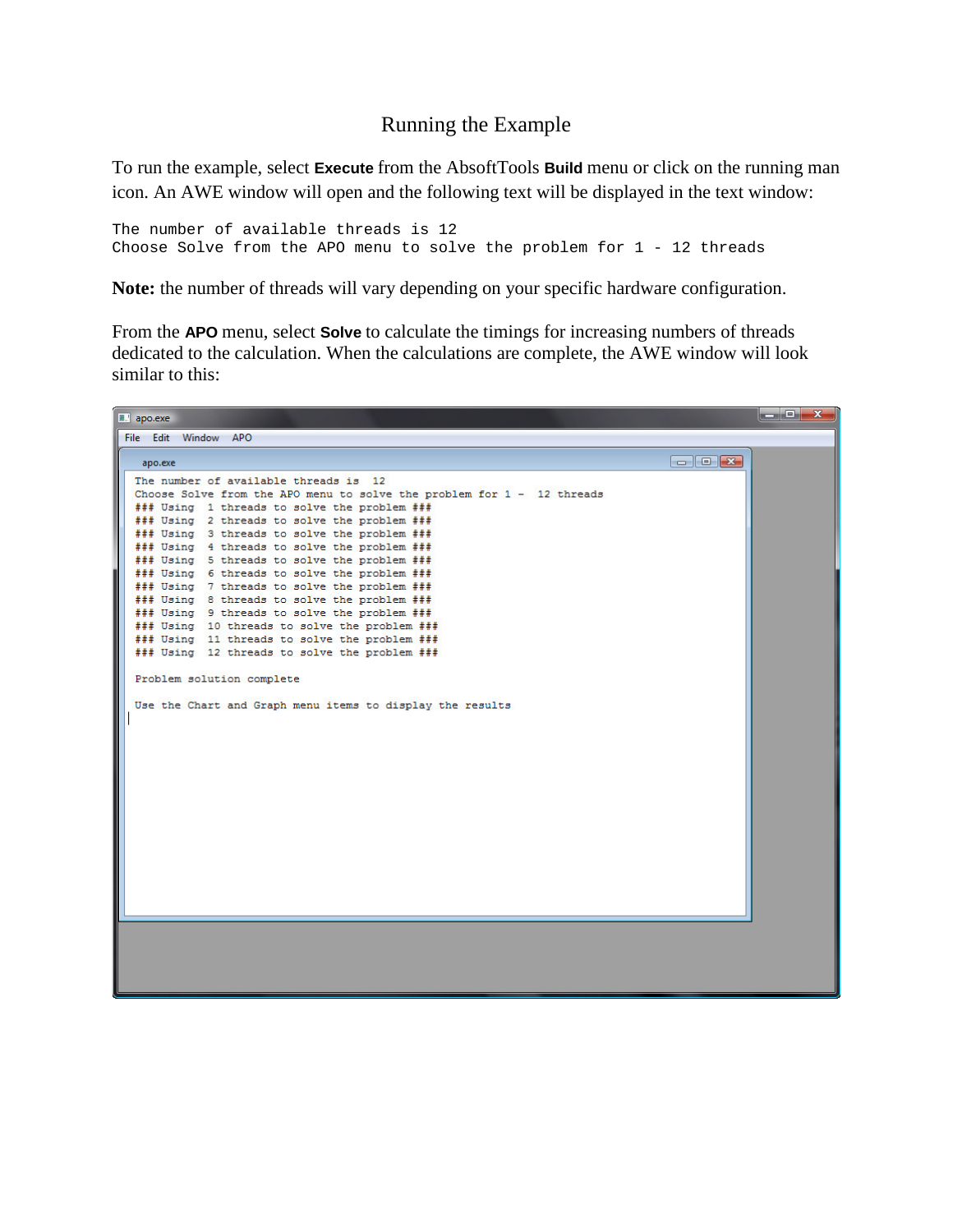Now the **Chart** and **Plot** menu commands can used to display the results. The spreadsheet will look similar to this:

| $\blacksquare$ apo.exe                                                                                                                                                                                                                                                                  |                  |        |          |                                                                                                                                                                                                                                                                                                                                                                                                                                                            |  |
|-----------------------------------------------------------------------------------------------------------------------------------------------------------------------------------------------------------------------------------------------------------------------------------------|------------------|--------|----------|------------------------------------------------------------------------------------------------------------------------------------------------------------------------------------------------------------------------------------------------------------------------------------------------------------------------------------------------------------------------------------------------------------------------------------------------------------|--|
| File Edit Window APO                                                                                                                                                                                                                                                                    |                  |        |          |                                                                                                                                                                                                                                                                                                                                                                                                                                                            |  |
| apo.exe<br>The number of available threads is 12<br>Choose Solve from the APO menu to solve the problem for 1 - 12 threads                                                                                                                                                              |                  |        |          | $\Box$ e   23                                                                                                                                                                                                                                                                                                                                                                                                                                              |  |
| ### Using 1 threads to solve the problem ###                                                                                                                                                                                                                                            |                  |        |          |                                                                                                                                                                                                                                                                                                                                                                                                                                                            |  |
| ### Using 2 threa<br>### Using 3 threa                                                                                                                                                                                                                                                  | APO Performance  |        |          | $\begin{array}{ c c c c }\hline \multicolumn{1}{ c }{\textbf{}} & \multicolumn{1}{ c }{\textbf{}} & \multicolumn{1}{ c }{\textbf{}} \\ \hline \multicolumn{1}{ c }{\textbf{}} & \multicolumn{1}{ c }{\textbf{}} & \multicolumn{1}{ c }{\textbf{}} & \multicolumn{1}{ c }{\textbf{}} & \multicolumn{1}{ c }{\textbf{}} \\ \hline \multicolumn{1}{ c }{\textbf{}} & \multicolumn{1}{ c }{\textbf{}} & \multicolumn{1}{ c }{\textbf{}} & \multicolumn{1}{ c $ |  |
| ### Using 4 threa<br>### Using 5 three Threads 1<br>### Using 6 threa<br>### Using 7 three Threads 2<br>### Using 8 threa<br>### Using 9 threa Threads 3 3.76<br>### Using 10 thre<br>### Using 11 thre Threads 4 3.042<br>### Using 12 thre<br>Problem solution o<br>Use the Chart and |                  | Time   | % Faster |                                                                                                                                                                                                                                                                                                                                                                                                                                                            |  |
|                                                                                                                                                                                                                                                                                         |                  | 11.029 | $\circ$  |                                                                                                                                                                                                                                                                                                                                                                                                                                                            |  |
|                                                                                                                                                                                                                                                                                         |                  | 5.444  | 0.506392 |                                                                                                                                                                                                                                                                                                                                                                                                                                                            |  |
|                                                                                                                                                                                                                                                                                         |                  |        | 0.659081 |                                                                                                                                                                                                                                                                                                                                                                                                                                                            |  |
|                                                                                                                                                                                                                                                                                         |                  |        | 0.724182 |                                                                                                                                                                                                                                                                                                                                                                                                                                                            |  |
|                                                                                                                                                                                                                                                                                         | Threads 5 2.293  |        | 0.792094 |                                                                                                                                                                                                                                                                                                                                                                                                                                                            |  |
|                                                                                                                                                                                                                                                                                         | Threads 6 1.903  |        | 0.827455 |                                                                                                                                                                                                                                                                                                                                                                                                                                                            |  |
|                                                                                                                                                                                                                                                                                         | Threads 7 1.794  |        | 0.837338 |                                                                                                                                                                                                                                                                                                                                                                                                                                                            |  |
|                                                                                                                                                                                                                                                                                         | Threads 8 1.669  |        | 0.848672 |                                                                                                                                                                                                                                                                                                                                                                                                                                                            |  |
|                                                                                                                                                                                                                                                                                         | Threads 9 1.56   |        | 0.858555 |                                                                                                                                                                                                                                                                                                                                                                                                                                                            |  |
|                                                                                                                                                                                                                                                                                         | Threads 10 1.326 |        | 0.879772 |                                                                                                                                                                                                                                                                                                                                                                                                                                                            |  |
|                                                                                                                                                                                                                                                                                         | Threads 11       | 1.045  | 0.90525  |                                                                                                                                                                                                                                                                                                                                                                                                                                                            |  |
|                                                                                                                                                                                                                                                                                         | Threads 12 5.241 |        | 0.524798 |                                                                                                                                                                                                                                                                                                                                                                                                                                                            |  |
|                                                                                                                                                                                                                                                                                         |                  |        |          |                                                                                                                                                                                                                                                                                                                                                                                                                                                            |  |
|                                                                                                                                                                                                                                                                                         |                  |        |          |                                                                                                                                                                                                                                                                                                                                                                                                                                                            |  |
|                                                                                                                                                                                                                                                                                         |                  |        |          |                                                                                                                                                                                                                                                                                                                                                                                                                                                            |  |
|                                                                                                                                                                                                                                                                                         |                  |        |          |                                                                                                                                                                                                                                                                                                                                                                                                                                                            |  |
|                                                                                                                                                                                                                                                                                         |                  |        |          |                                                                                                                                                                                                                                                                                                                                                                                                                                                            |  |
|                                                                                                                                                                                                                                                                                         |                  |        |          |                                                                                                                                                                                                                                                                                                                                                                                                                                                            |  |